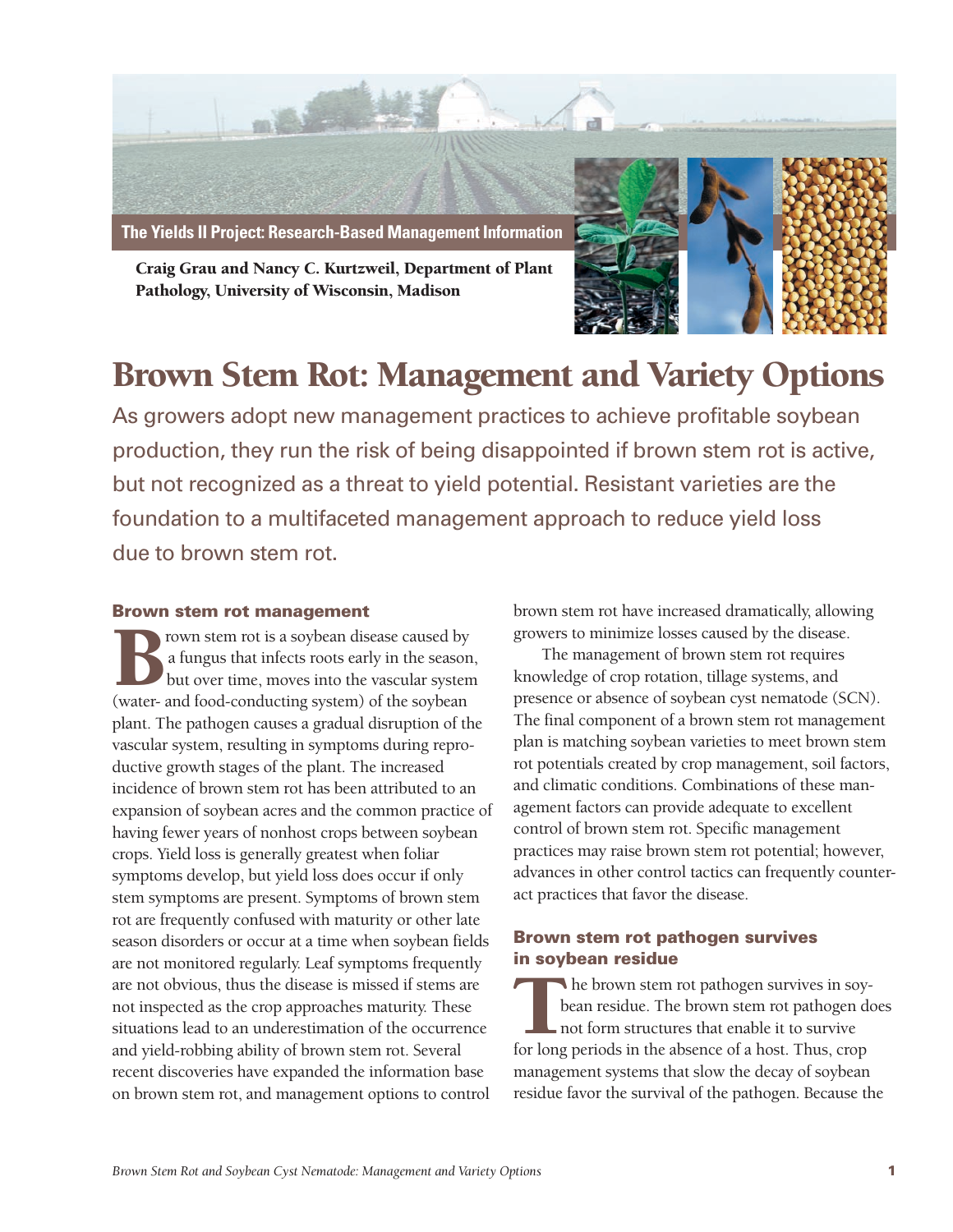

**The increased incidence of brown stem rot has been attributed to an expansion of soybean acres and the common practice of having fewer years of nonhost crops between soybean crops. Yield loss is generally greatest when foliar symptoms develop compared with only when symptoms are evident inside stems. Symptoms of brown stem are frequently confused with maturity or other late season disorders or occur at a time when soybean fields are not monitored regularly.**



**Field scene with brown stem rot-susceptible variety on left and** Field scene with brown stem rot-susceptible variety on left and<br>resistant on right.<br>The seve

host range of brown stem rot pathogen is limited to soybean and several other bean crops not grown in the Midwest, extended periods of cropping to nonhosts effectively lower inoculum levels of the pathogen. The rate of inoculum decline is directly related to rate of soybean residue decomposition. The incidence and severity of brown stem rot is modified by above-ground and soil environments, and crop management systems. The brown stem rot pathogen is not carried with seed and minimal amounts of inoculum is carried with soil adhering to farm equipment.

### **Crop rotation reduces brown stem rot**

he incidence and severity of brown stem rot is suppressed effectively by two or more years of corn or another nonhost crop (Table 1). Current The incidence and severity of brown stem rot is suppressed effectively by two or more years of corn or another nonhost crop (Table 1). Curre economic and environmental concerns are in conflict with continuous corn for two or more years as a means to control brown stem rot. However, the popular rotation of alternating soybean and corn on an annual basis is better than continuous soybean culture, but still maintains a risk of yield loss caused by brown stem rot. Other management practices, soybean varieties planted, and climatic conditions modify the risk involved with the annual alternating rotation of soybean and corn.

### **Tillage systems and brown stem rot**

he brown stem rot pathogen survives in soybean residue and does not form longterm survival structures. This situation places The brown stem rot pathogen survives in<br>soybean residue and does not form long-<br>term survival structures. This situation places<br>importance on how soybean residue is managed. The severity of brown stem rot is frequently, but not always, greater for soybean grown in no-till systems (Table 2). Greater severity in no-till or minimal tillage systems is probably related to higher population densities of the brown stem rot pathogen. However, cool soil conditions may be a contributing factor to why brown stem rot is favored by no or reduced tillage.

#### **Date of planting and row width**

he impact of brown stem rot is greatest when the environmental conditions and management are favorable for high yield potential of soybean. The severity of brown stem rot is generally not greater in management systems using early planting dates or narrow rows. However, the yield advantage of resistant soybean varieties to susceptible varieties increases with increasing yield potential. For example, it is unlikely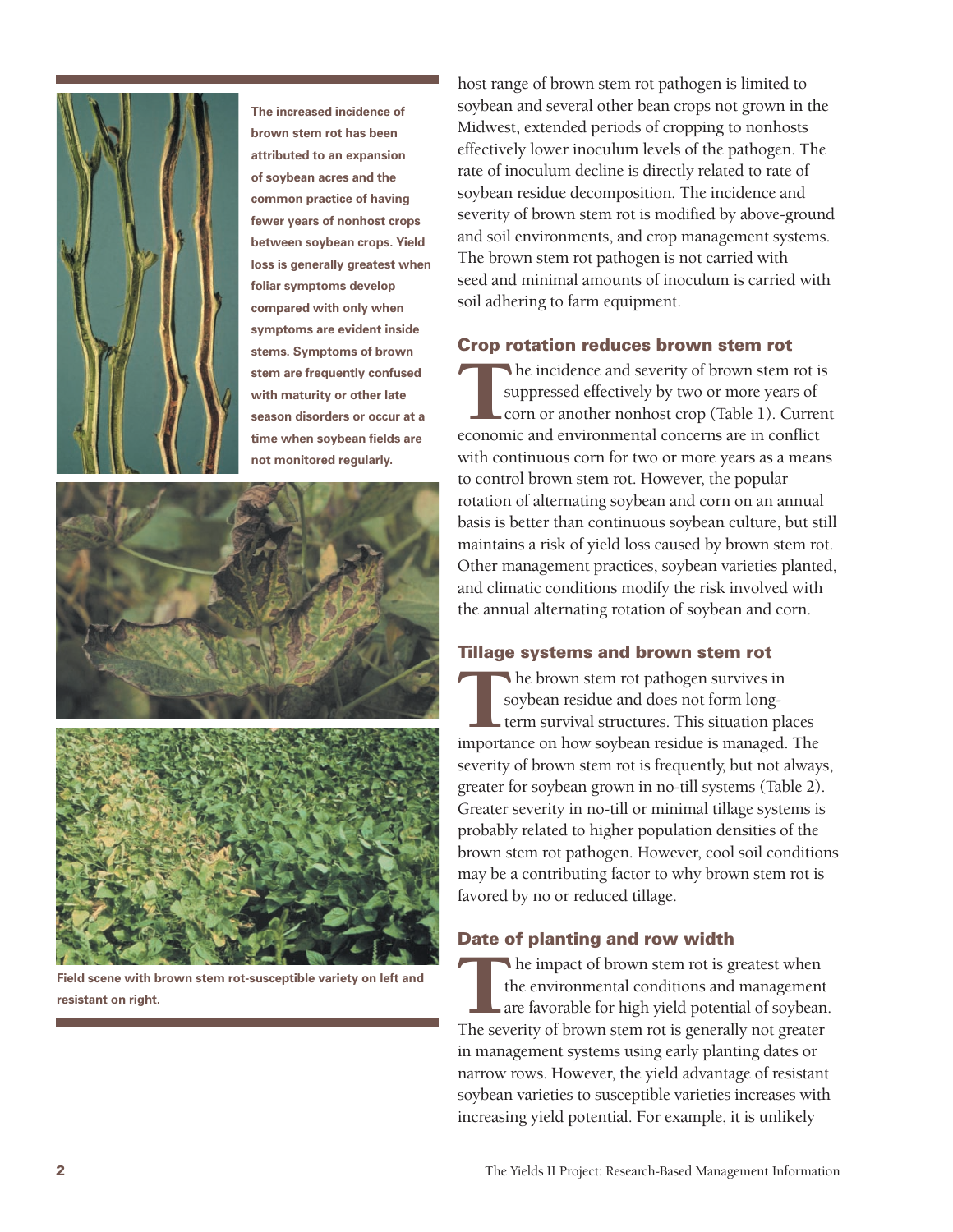that yield of a brown stem rot-susceptible variety will increase if narrow rows and an early planting date are employed in fields with high potential for brown stem rot. However, in the presence of brown stem rot, a brown stem rot-resistant variety can have a decisive yield advantage over a susceptible variety if planted early and in 7- versus 30-inch row widths.

## **Soil pH modifies severity of brown stem rot**

The severity of brown stem rot is greatest whe soil pH is near 6.0 and is less severe when soil pH is 7.0 or greater (Figure 1). This conclusio is based on several years of small-plot and large-scale he severity of brown stem rot is greatest when soil pH is near 6.0 and is less severe when soil pH is 7.0 or greater (Figure 1). This conclusion on-farm trials. Furthermore, the effect of soil pH is significant and modifies the effects of crop rotation and tillage on brown stem rot potential.



Figure 1. Severity of brown stem rot decreases with rising soil pH. Data are from 4 years of field studies in Wisconsin.

### **Brown stem rot-resistant varieties**

he genetic yield potential of soybean varieties has increased through the efforts of soybean breeders. Much of the increased yield potential In the genetic yield potential of soybean varieties<br>has increased through the efforts of soybean<br>breeders. Much of the increased yield potential<br>is linked to increased pod set and seed numbers. There is evidence that improved disease resistance is contributing to yield components correlated to increased yield potential. Resistance to brown stem rot is thought to be a contributing factor of greater yield potential of modern soybean varieties. The majority of yield loss due to brown stem rot is due to a reduction in seed number. Severely diseased plants lodge, which results in greater mechanical harvest loss in addition to physiological yield loss. The majority of newly released soybean varieties do not express a high level of susceptibility that was common a decade ago. Variety selection to manage brown stem rot relates to the degree of resistance needed to match disease potential. The release of brown stem rot-resistant varieties has opened new avenues of flexibility for farmers experiencing problems with brown stem rot.

Complete resistance to brown stem rot has not been reported, but several sources of partial resistance are available to soybean breeders. Thus, many soybean varieties on the market today express good to excellent resistance to brown stem rot that minimizes yield loss even in high brown stem rot potential fields. Incomplete resistance is available and results in the delay or lack of symptom expression during mid-to-late reproductive growth stages of the plant.

Soybean varieties have improved greatly for resistance to both brown stem rot and the SCN. Resistance to both brown stem rot and SCN comes from several different and independent sources. Many SCN-resistant varieties also express resistance to brown stem rot. Often, SCN-resistant varieties with resistance derived from PI88788 are also resistant to brown stem rot, but varieties with SCN resistance derived from Peking are susceptible to brown stem rot.

It has been established that brown stem rot-resistant varieties significantly reduce brown stem rot and protect yield potential. Furthermore, brown stem rot-resistant varieties are an important component of a comprehensive and long-term management plan to maximize soybean yield. There is evidence that brown stem rotresistant varieties provide a "rotation effect" that is similar to corn and other nonhost crops (Table 3), reducing brown stem rot severity and improving soybean yield in the following soybean crop (Table 3).

Variation in severity of brown stem rot symptoms has been attributed primarily to climatic or other environmental conditions. Two strains of the brown stem rot pathogen are present in the Midwest. Strain A is a highly aggressive strain and strain B is a mild strain that causes mild symptoms. There is mounting evidence that yield loss is primarily caused by strain A. Furthermore, strain A is more commonly associated with susceptible varieties and strain B with brown stem rot-resistant varieties. The occurrence and behavior of both strains of the brown stem rot fungus is a focus of ongoing research.